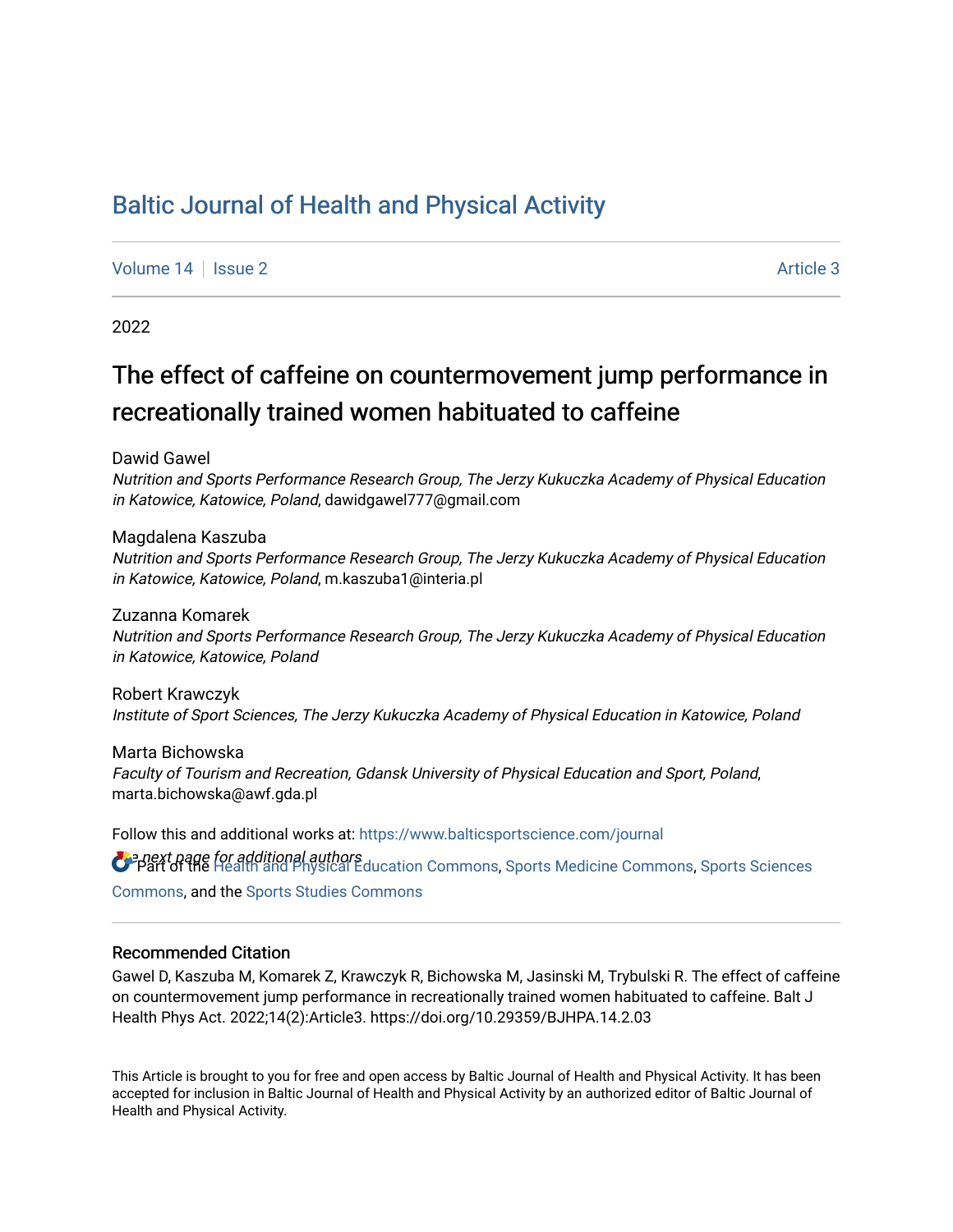## The effect of caffeine on countermovement jump performance in recreationally trained women habituated to caffeine

## Cover Page Footnote

The authors would like to thank the participants for their commitment and effort

### Authors

Dawid Gawel, Magdalena Kaszuba, Zuzanna Komarek, Robert Krawczyk, Marta Bichowska, Marcin Jasinski, and Robert Trybulski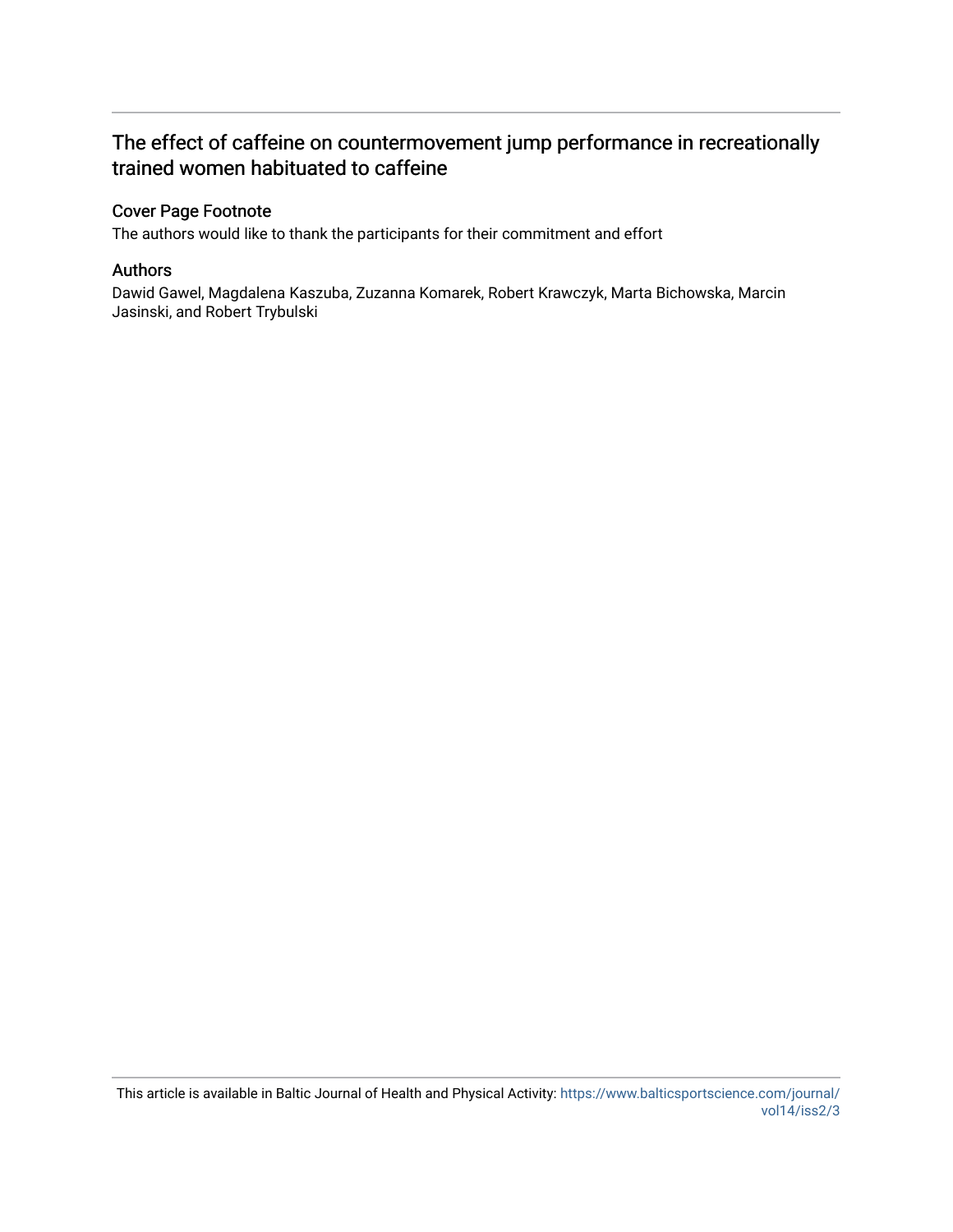

#### *Article*

# **The effect of caffeine on countermovement jump performance in recreationally trained women habituated to caffeine**

**Dawid GAWEL1, Magdalena KASZUBA2, Zuzanna KOMAREK3, Robert KRAWCZYK4, Marta BICHOWSKA5, Marcin JASINSKI6, Robert TRYBULSKI7**

- <sup>1</sup> Nutrition and Sports Performance Research Group, The Jerzy Kukuczka Academy of Physical Education in Katowice, Katowice, Poland, ORCID [0000-0001-5884-9478](https://orcid.org/0000-0001-5884-9478)
- <sup>2</sup> Nutrition and Sports Performance Research Group, The Jerzy Kukuczka Academy of Physical Education in Katowice, Katowice, Poland
- <sup>3</sup> Nutrition and Sports Performance Research Group, The Jerzy Kukuczka Academy of Physical Education in Katowice, Katowice, Poland
- <sup>4</sup> Institute of Sport Sciences, The Jerzy Kukuczka Academy of Physical Education in Katowice, Poland, ORCI[D 0000-0002-5163-2353](https://orcid.org/0000-0002-5163-2353)
- <sup>5</sup> Faculty of Tourism and Recreation, Gdansk University of Physical Education and Sport, Poland, ORCID [0000-0001-6327-9879](https://orcid.org/0000-0001-6327-9879)
- <sup>6</sup> Nutrition and Sports Performance Research Group, The Jerzy Kukuczka Academy of Physical Education in Katowice, Katowice, Poland
- <sup>7</sup> Department of Medical Sciences, The Wojciech Korfanty School of Economics, Katowice, Poland; Provita Zory Medical Center, Zory, Poland, ORCI[D 0000-0002-4276-4813](https://orcid.org/0000-0002-4276-4813)
- **\*** Correspondence: Dawid Gawel, Nutrition and Sports Performance Research Group, The Jerzy Kukuczka Academy of Physical Education in Katowice, ul. Mikolowska 72a, 40-065 Katowice, Poland. Phone no.: +48 691 930 640; e-mail: dawidgawel777@gmail.com

**Abstract:** Introduction. The main goal of this study was to examine the effect of acute intake of 3 mg/kg/body mass (b.m.) of caffeine (CAF) on countermovement jump (CMJ) performance in recreationally trained women habituated to CAF. Material and Methods. 17 healthy recreationally trained women habitually using CAF participated in the study. The experiment followed randomized, crossover, double-blind design under three different conditions: control test (CONT) or consumed placebo (PLAC) or consumed 3 mg/kg/b.m. of CAF (CAF-3). Each participant performed 2 sets of 2 CMJ. The following variables were recorded: concentric peak velocity (PV), peak power (PP) and jump height (JH). Results. The two-way repeated measure ANOVA (substance × set) revealed no statistically significant interaction and main effects for all measured variables between conditions. In comparison to the CONT and PLAC, the intake of CAF-3 was not effective at increasing PV ( $p = 0.533$ ), JH ( $p = 0.417$ ) and PP ( $p = 0.871$ ) during 2 sets of the CMJ. Conclusions. This study suggests that 3 mg/kg/b.m. of CAF did not improve CMJ height in recreationally trained women habituated to CAF. Furthermore, the level of athletic performance might be considered a factor in regard to CAF ergogenicity.

**Keywords:** ballistic exercise, ergogenic aid, female, sport performance.

#### **1. Introduction**

Caffeine (CAF) is a well-established ergogenic supplement, common among athletes in many sport disciplines, and among the majority of general population [1, 2]. CAF ingestion in numerous forms [2, 3] has been shown to have an impact on exercise performance and to be beneficial in various modes of exercise, such as maximal strength, endurance and power output [4 ,5]. The ergogenic effect of CAF, particularly during anaerobic performance is most often attributed to its ability to act as adenosine A1 and A2A receptor antagonist [4, 6]. CAF and adenosine molecular structures are similar, hence CAF inges-

**Citation:** Gawel D, Kaszuba M, Komarek Z, Krawczyk R, Bichowska M, Jasinski M, Trybulski R. The effect of caffeine on countermovement jump performance in recreationally trained women habituated to caffeine. Balt J Health Phys Act. 2022;14(2):Article3. https://doi.org/10.29359/BJHPA.14.2.03

Academic Editor: Agnieszka Maciejewska-Skrendo

Received: July 2021 Accepted: October 2021 Published: June 2022

**Publisher's Note:** BJHPA stays neutral with regard to jurisdictional claims in published maps and institutional affiliations.



**Copyright:** © 2022 by Gdansk University of Physical Education and Sport.

Submitted for possible open access publication under the terms and conditions of the Creative Commons Attribution (CC-BY-NC-ND) license (https://creativecommons.org/licenses/ by/4.0/).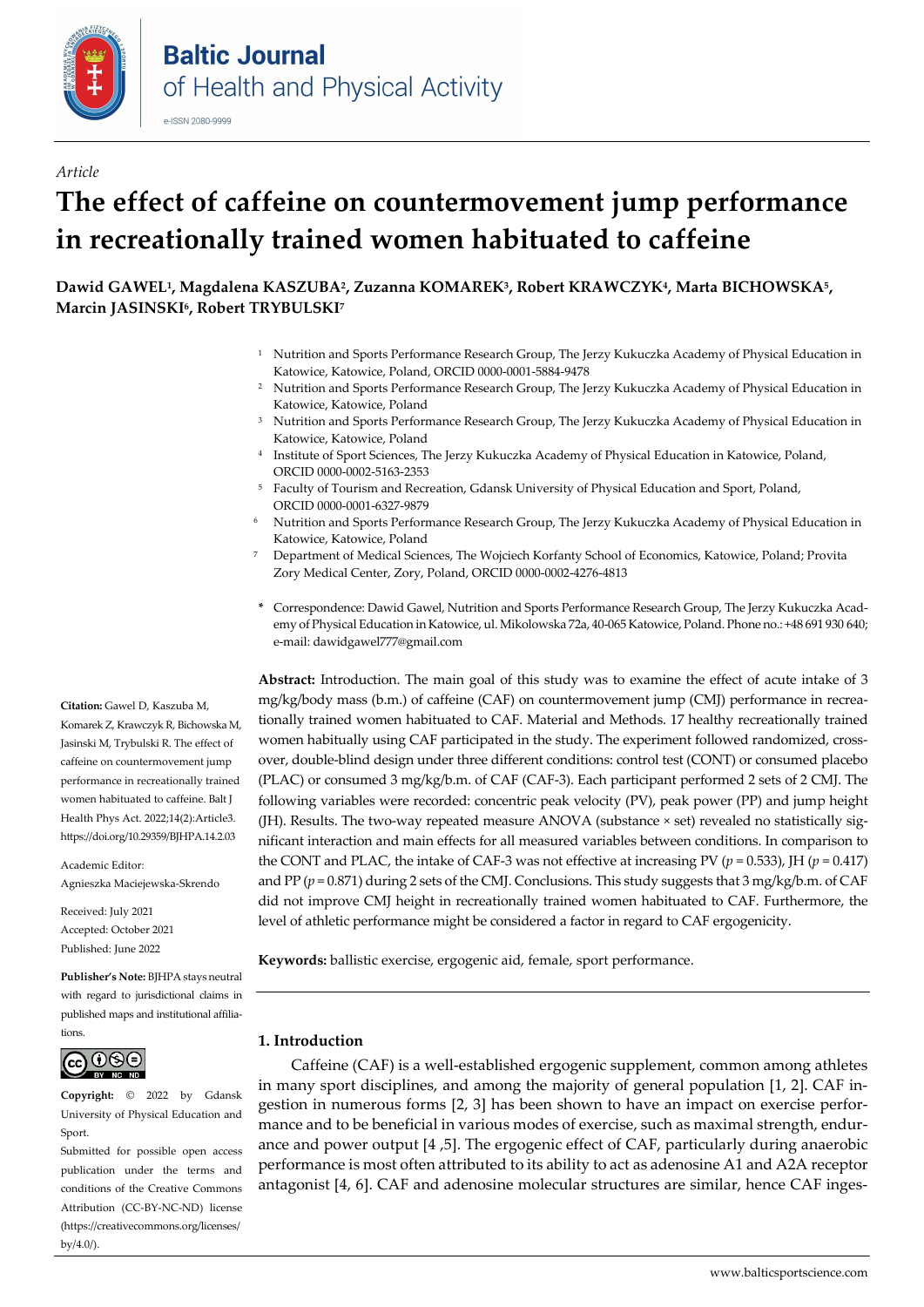tion results in blocking adenosine and A1 and A2A receptors binding [6, 7], inducing increased arousal, motor unit firing rates, neuro-excitability and inhibited pain perception [4, 8].

The power output is known to be a significant component of athletic performance and it has been shown that CAF ingestion enhances single-bout sprinting tasks (the Wingate test), ballistic tasks (jumps and throws) or resistance exercise performance [10]. Although CAF supplementation has been shown to affect power output in both male and female subjects [8, 9, 11], it should be pointed out that the gender may be one of the factors that plays an important role in acute CAF efficiency [11–13]. Due to the differences in stages of the menstrual cycle as well as the use of oral contraceptives by females, CAF metabolization speeds and thus its ergogenic effect might be altered [13,33]. Moreover, a systematic review by Mielgo-Ayuso et al. [11] indicated a different ergogenic effect of acute CAF intake on anaerobic performance in men from that in women (greater CAF ergogenicity for males). Furthermore, in most of the studies analyzing CAF ergogenicity, the majority of subjects are male, or mixed gender populations are included, thus it is not clear whether these results translate to women or not [11–13].

Although various doses of CAF, ranging from 3 to 13 mg/kg/body mass, have been utilized in the literature [12, 14, 15], as regards the power output, most often low (3 mg/kg/body mass) to moderate (6 mg/kg/body mass) doses are used [4,9,16]. The results of several studies indicated that habitual use of CAF may reduce the ergogenic effects of such doses [12, 15, 17–19]. On the other hand, different studies (related to ballistic tasks performance) have shown that the level of daily CAF intake does not influence its ergogenicity [7, 20]. Thus, the available literature regarding the effects of habitual consumption of CAF on its ergogenicity remains inconclusive, and this issue has not been sufficiently examined, particularly in female subjects [2, 13, 20–22].

Taking into consideration that habituation to CAF may be a factor affecting its ergogenicity, and only few previous investigations included female subjects [23], the purpose of this study was to examine the effect of acute intake of 3 mg/kg/body mass of CAF on countermovement jump (CMJ) performance in recreationally trained women habituated to CAF. Given that the CAF dose of 3 mg/kg/body mass is the lowest CAF dose considered to be ergogenic [2, 12], and could be potentially used as an ergogenic aid during training by recreationally trained females, the dose of 3 mg/kg/body mass was administered. We hypothesized that acute CAF ingestion would enhance performance compared to both control and placebo conditions.

#### **2. Materials and Methods**

This study used a randomized, cross-over, double-blind design in which initially a familiarization session was conducted, followed by three different experimental sessions with a one-week rest interval between sessions to allow for complete recovery and rinsing out the substance (Figure 1). During three experimental sessions, participants performed a control test (CONT) or consumed either placebo (PLAC) or CAF at a dose of 3 mg/kg/body mass (CAF-3). One hour after consuming CAF-3 or PLAC, the subjects performed 2 series of 2 jumps with a 3-minute rest interval between each trial. Both CAF and PLAC were administered orally one hour before each exercise protocol to ensure the maximum concentration of CAF in the blood and at least 2 hours after the last meal to maintain the same absorption time of the tested substance. The CAF supplement was in the form of capsules containing an individual dose of CAF (Caffeine Kick®, Olimp Laboratories, Dębica). The manufacturer also supplied identical PLAC capsules filled with all-purpose flour. Participants abstained from strenuous physical activity the day before each test, and they were also asked to maintain their training, eating and hydration habits, including regular CAF consumption during the study period. Participants also received a list of CAF-containing products that were prohibited for consumption 12 hours prior to each trial. In addition, participants recorded their caloric intake 24 hours prior to the start of every test procedure using the "MyfitnessPal" program to ensure that the diet was similar before each trial.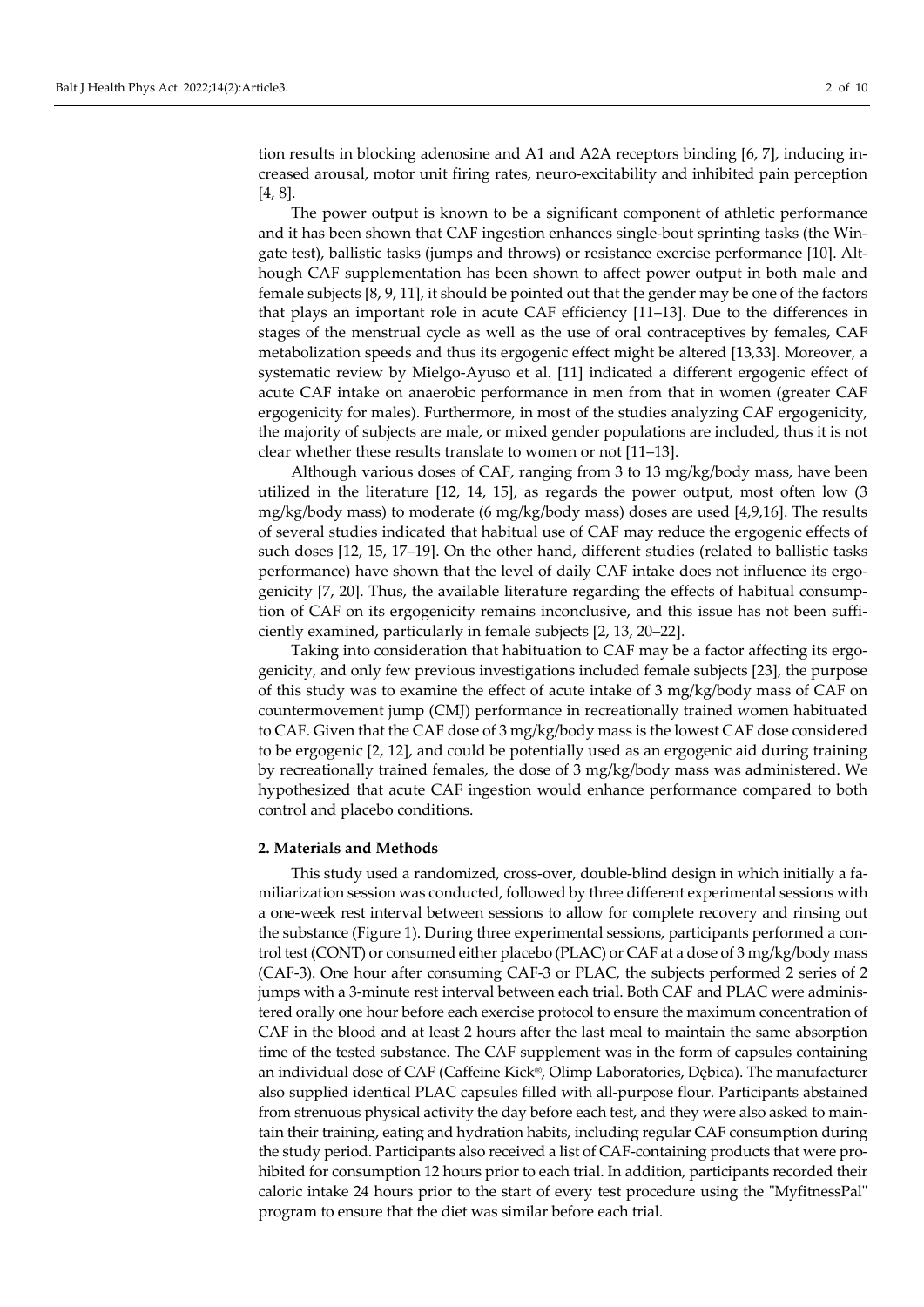#### *2.1. Participants*

The study included 17 healthy recreationally trained women (age =  $23.1 \pm 1.0$  years; body mass =  $60.2 \pm 7.6$  kg; height =  $166.4 \pm 5.3$  cm; body mass index (BMI) =  $21.7 \pm 2.1$ ) with at least 2 years of strength training experience  $(2.9 \pm 0.8$  years), who volunteered to participate in the study. All participants were habitual CAF consumers  $(3.2 \pm 1.2 \text{ mg/kg/body mass})$ 191.6 ± 72.9 mg of CAF per day) and their reported daily ingestion of CAF was based on the Food Frequency Questionnaire (FFQ). The inclusion criteria were as follows: (a) free from neuromuscular and musculoskeletal disorders, (b) minimum 2 years of experience in strength training, (c) at least low habitual consumption of CAF, as per previously proposed thresholds for classifying individuals in sport performance research according to their habitual caffeine consumption [24]. Participants were excluded when they suffered from any pathology or injury. Additionally, participants were required not to take any medications or supplements within the 3 previous months. The study protocol was approved by the Bioethics Committee for Scientific Research at the Academy of Physical Education in Katowice, Poland (3/2019), according to the ethical standards of the latest version of the Declaration of Helsinki, 2013.

#### *2.2. Study Protocol*

#### *Habitual Caffeine Intake Assessment*

Habitual CAF intake was measured by an adapted version of FFQ proposed by Bühler et al. [25]. Portions, in household measures, were used to assess the amount of food consumed according to the frequency of consumption during a day, week and month. The list was composed of dietary products with high CAF content including different types of coffee, tea, energy drinks, cocoa products, popular beverages, medications and caffeine supplements. Previously published information and nutritional tables were used for database construction [26–28]. Based on the answers in FFQ, a qualified nutritionist estimated the habitual CAF intake.

#### *Familiarization Session*

The familiarization session which included the same procedures used in subsequent experimental sessions was the first attempt at research. Study participants arrived at the laboratory at the same time of day as for the upcoming experimental sessions (morning, between 9:00 am and 11:00 am). Upon arrival, participants cycled on an ergometer for 5 minutes at an intensity that resulted in a heart rate of around 130 beats per minute, followed by an overall lower body warm-up containing ten bodyweight forward and lateral lunges, squats and standing calf raises. Then, the participants performed a test trial consisting of 2 sets of 2 CMJ, with a 3-minute rest between sets, which is exactly the same as in the other experimental sessions.

#### *Experimental session*

Three sessions were carried out during the experimental trials with one week between each trial, and the protocols were identical. All trials were conducted between 9.00 am and 11.00 am to avoid diurnal variability. The overall warm-up for the experimental sessions was identical to that performed in the familiarization session. After the warmup, participants performed 2 sets of 2 CMJ, with 3 minutes' rest between the sets. Each CMJ was performed on the Force-Decks FD4000 Dual Force Platforms hardware, with a sample rate of 1000 Hz. Previous research has shown high reliability and validity of this force platform (intraclass correlation coefficient [ICC] = 0.944 to 0.975) for all variables measured in this study, with jump height showing the highest coefficient of variation (CV) (3.8%) [29]. Manufacturer's software was used for the instantaneous recording of peak velocity, height, and peak power obtained during each CMJ under three different conditions: CONT (i.e. no ingestion of the substance) or consumed PLAC or CAF-3. Each CMJ was performed from a standing position with a straight torso, knees fully extended with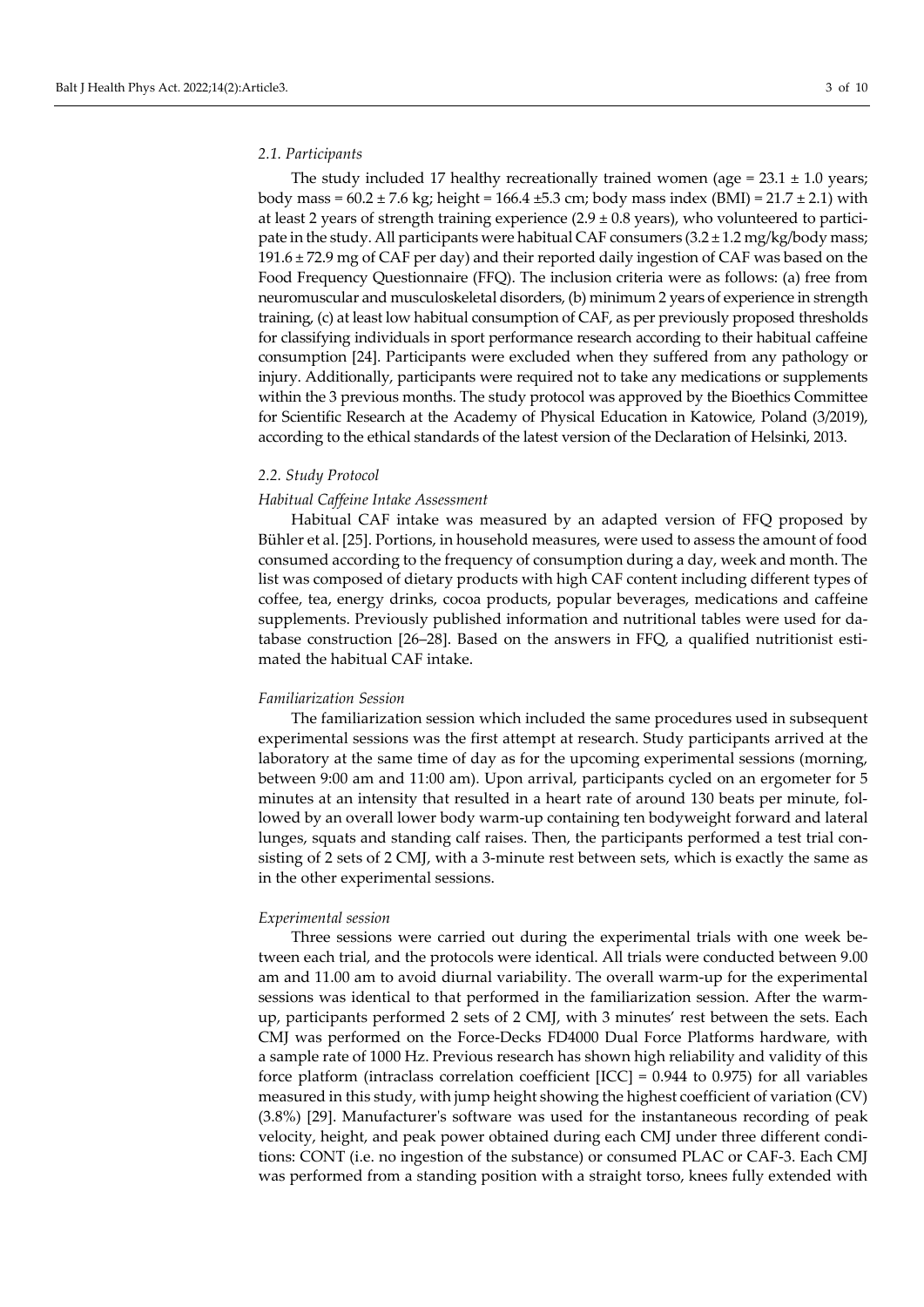hands-on-iliac crest and feet shoulder-width apart. Participants dropped into the countermovement position to a self-selected depth and immediately jumped for maximum height without arm swing. The take-off was executed as a continuous movement with no observable pause between downward and upward phases. Participants were told that the landing must be with the same position than the take-off and it should be produced on the mid-section of the force platform. During the apex of the jump, participants kept their legs fully extended. No instructions were given as to the amplitude or speed of the countermovement. The best jump of the two attempts was used for further analysis. The measurement was performed independently for each replicate and the following variables were recorded: concentric peak velocity (PV, in m/s), peak power (PP, in W), and jump height (JH, in cm). The jump height was calculated from the flight time. All participants completed the described test protocol, which was carefully repeated in subsequent experimental sessions.



**Fig. 1.** Schematic representation of the study design.

CONT: control, PLAC: placebo, CAF-3: caffeine at a dose of 3 mg/kg, b.m.: body mass.

#### *2.3. Statistical analysis*

The Shapiro–Wilk test was used in order to verify the normality of the data. All data presented a normal distribution. Verification of differences between CONT, PLAC and CAF-3 was performed using ANOVA with repeated measures. Effect sizes (Cohen's d) were reported where appropriate. Parametric effect sizes (ES), were defined as large for *d* > 0.8, as moderate for *d* between 0.8 and 0.5, and as small for *d* < 0.5 [30]. The statistical significance was set at  $p < 0.05$ . All statistical analysis were performed using SPSS (version 25.0; SPSS, Inc., Chicago, IL, USA) and were expressed as means with standard deviations (± SD).

#### **3. Results**

The two-way repeated measure ANOVA (substance × set) revealed no statistically significant interaction and no main effects for all measured variables. In comparison to the CONT and PLAC, the intake of CAF-3 did not improved PV  $(2.43 \pm 0.36 \text{ vs. } 2.48 \pm 0.45 \text{ s})$ vs. 2.43 ± 0.3 m/s, respectively; *p* = 0.553; Figure 2) nor JH (27.1 ± 9.0 vs. 28.7 ± 11.5 vs. 27.2  $\pm$  7.9 cm, respectively;  $p = 0.417$ ; Figure 3) and PP (2602  $\pm$  511 vs. 2618  $\pm$  520 vs. 2587  $\pm$  401 W, respectively;  $p = 0.871$ ; Figure 4) during 2 sets of CMJ. Additionally, small ES was found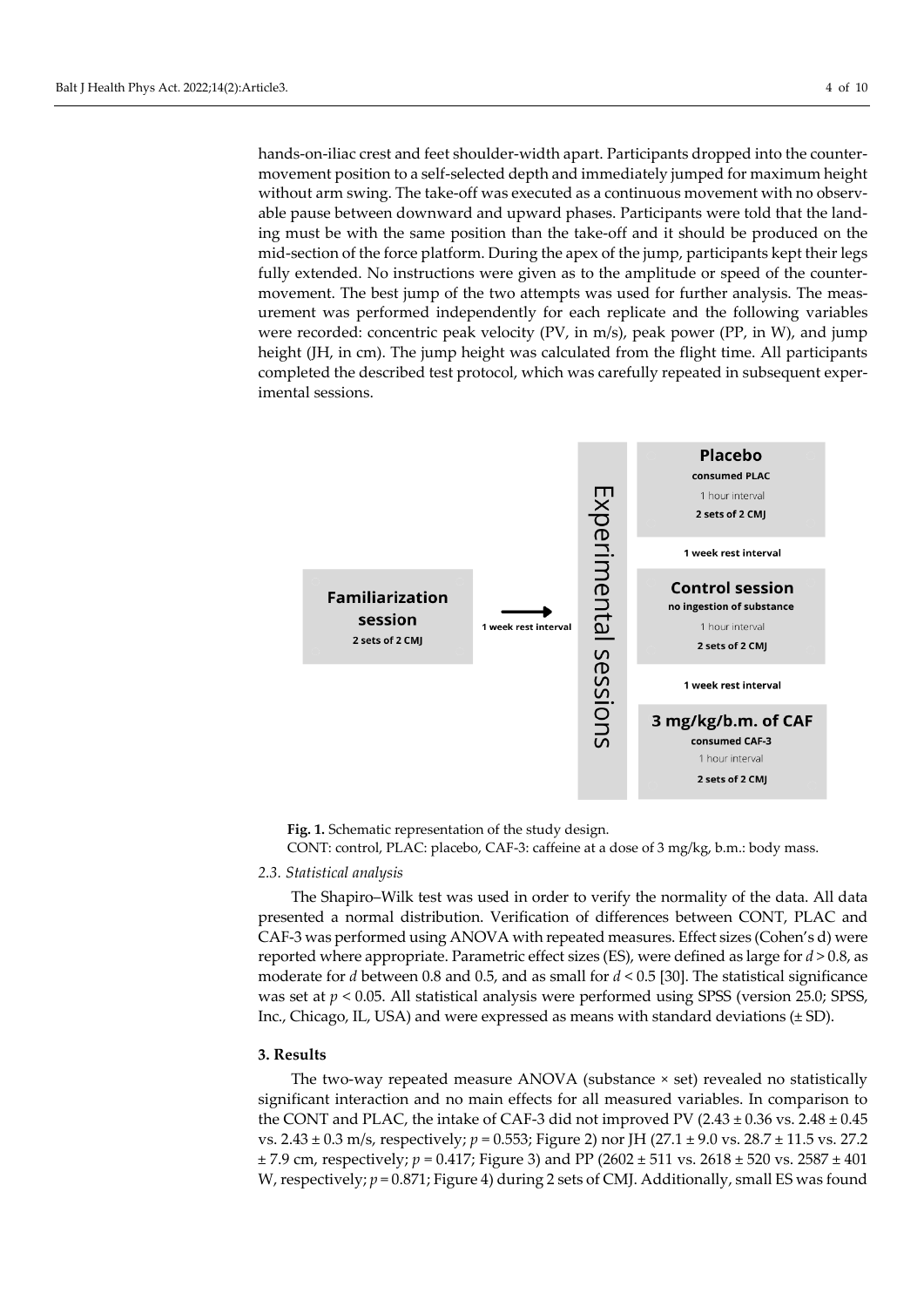for all measured variables between the CONT, PLAC and CAF-3 groups, except for PV between CONT and CAF-3, where no effects were found (Table 1).

**Table 1.** Values of the effect size of peak velocity, jump height and peak power during 2 sets of CMJ with the ingestion of placebo and 3 mg/kg of caffeine or during control conditions.

| Conditions |                     | Peak Velocity<br>$\lceil m/s \rceil$ | Jump Height<br>[cm] | Peak Power<br>[W] |
|------------|---------------------|--------------------------------------|---------------------|-------------------|
|            | <b>CONT vs PLAC</b> | 0.12                                 | 0.15                | 0.03              |
| ES         | CONT vs CAF-3       |                                      | 0.12                | 0.03              |
|            | PLAC vs CAF-3       | 0.13                                 | 0.15                | 0.07              |

CONT: control, PLAC: placebo, CAF-3: caffeine at a dose of 3 mg/kg, ES: effect size







**Fig. 3.** Results of jump high during CMJ in the control, placebo and caffeine conditions CONT: control, PLAC: placebo, CAF-3: caffeine at a dose of 3 mg/kg. Data are presented as means ± SD.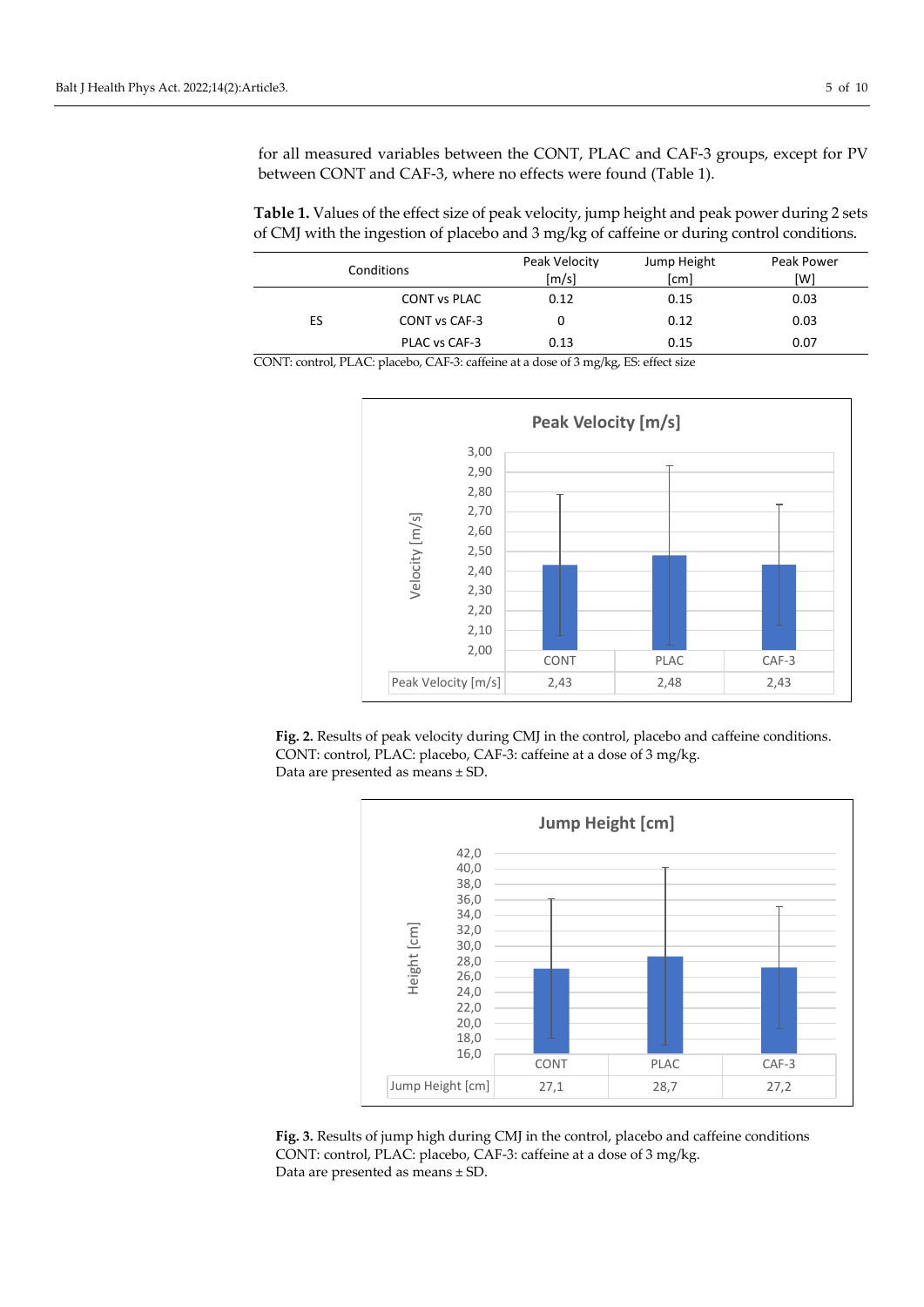



#### **4. Discussion**

Given that the available literature concerning the topic of CAF ergogenicity among habituated women is scarce, particularly as regards power performance, the objective of this study was to assess the impact of acute intake of CAF-3 on CMJ performance in recreationally trained women habituated to CAF. The main finding of this study was that CAF-3 did not provide an ergogenic effect on CMJ performance compared to CONT and PLAC condition. Therefore, the low CAF dose (CAF-3) may be considered not to be ergogenic during lower body ballistic tasks among recreationally trained women habituated to CAF. Currently, there are several studies exploring CAF impact on muscle power, utilizing the CMJ test [8, 16, 31]. The CMJ test is considered to be a reliable and valid test for lower body power, and it is commonly used by scientist and sport practitioners [32, 33]. Furthermore, the meta-analysis by Grigic et al. [9] showed significant ergogenic effects of acute CAF consumption on power output, as assessed by vertical jump height. However, the results of the current study are inconsistent with most of the previous findings, which indicated an improvement of power output in lower body ballistic tasks after acute CAF intake [8, 9, 34]. Although, acute CAF intake has been shown to improve CMJ performance, previous studies mostly involved male subjects [31, 35–37] or both sexes [8, 38], thus indicating that the gender may have an impact on CAF ergogenicity during ballistic tasks, such as CMJ. To the best of the authors' knowledge, only few studies examined CAF impact on CMJ performance in women [16, 34, 39]. Stojanović et al. [39] reported that CAF dose of 3 mg/kg/body mass provided small non-significant increases in CMJ performance in professional female basketball players. By contrast, Norum et al. [34] demonstrated that CAF dose of 4 mg/kg/body mass significantly increased CMJ height in resistance-trained females during the early follicular phase. In should be pointed that the phase of the menstrual cycle is a factor that might influence strength and power performance; however, this issue has not been taken into account in other studies [34]. The aforementioned research is contrary to the present study, which included recreationally trained women, thus suggesting that the CAF impact on CMJ performance may also be related to the level of athletic performance [2, 4, 40]. It has been proposed in the literature that the ergogenic effect of CAF differs between trained and untrained individuals, and such disparity may be related to higher reliability of exercise performance (less day-to-day variation) or greater adenosine A2a receptor densities in trained compared to untrained individuals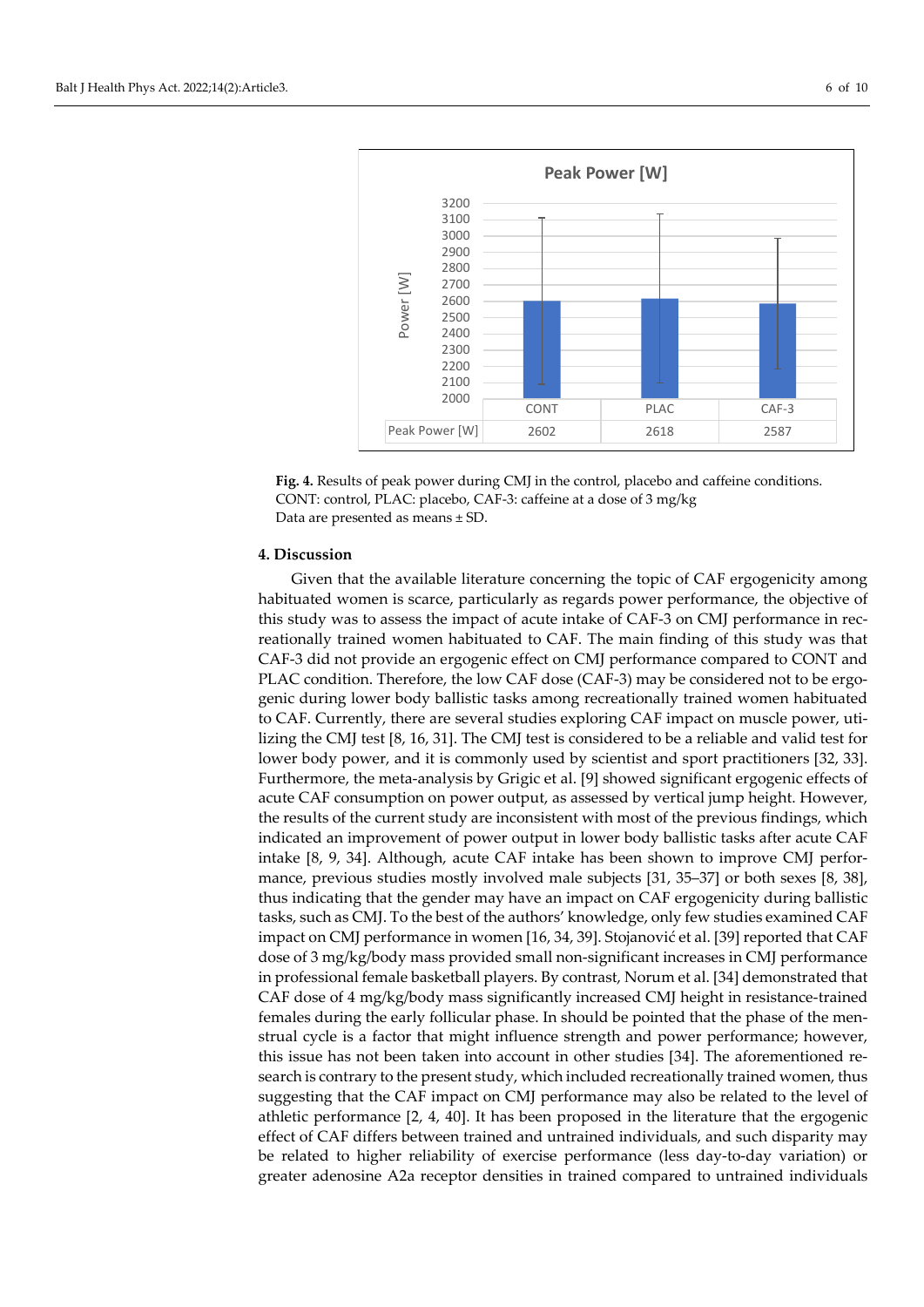[13, 27]. However, only limited data related to this topic is available; furthermore, the research provides conflicting findings. Thus, further investigation regarding this issue is required [13].

It should be taken into account that the habituation to CAF resulting in up-regulation of adenosine receptors may modify the physiological responses to acute CAF intake [41, 42]. Moreover, it has been suggested that application of doses higher than an individual's daily intake may be required to achieve an ergogenic effect of CAF [5]. However, as shown in other studies, application of higher doses of CAF in habituated subjects is not beneficial, not only in regard to resistance exercise [17, 43] but also to ballistic tasks performance [7, 41]. Nonetheless, it should be noted that all of the aforementioned studies included male subjects. Thus extrapolation of these findings to female subjects should be made with caution. In the present study female subjects were administered a CAF dose of 3 mg/kg/body mass, which almost equaled their daily intake  $(3.2 \pm 1.2 \text{ mg/kg/body mass})$  and did not improve CMJ performance. However, in the study by Norum et al. [34], which produced contrary findings, subjects' daily CAF intake  $(5.4 \pm 2.9 \text{ mg/kg/body mass})$  was greater than the dose ingested (4 mg/kg/body mass), and still administration of CAF significantly improved the CMJ height. Therefore, these findings suggest, similarly to male subjects, that application of CAF doses exceeding one's daily intake might not be the sole factor impacting on ergogenicity of CAF in ballistic tasks, such as CMJ in habituated subjects [7]. In support of this, one other study [16] found that even a higher CAF dose (6 mg/kg/body mass) did not improve CMJ performance in female team-sport players. However, these results may also be explained by diversified daily CAF intake among subjects (0–300 mg/day), as well as their sports level, ranging from recreational to international. Thus, further research of CAF ergogenicity among habituated women should consider such disjunctions.

Beyond the strengths of the present study, such as the participation of female subjects habituated to CAF, also its limitations should be considered. The current research did not account for the use of oral contraceptives among the subjects, as well as did not take account of the phase of the menstrual cycle. Furthermore, there were no physiological measurements which could provide an explanation of the obtained results. It is noteworthy that genetic variation between individuals may influence the magnitude of performance improvement after CAF ingestion [5, 15]; however, no genetic assessments regarding CAF metabolism were performed.

#### **5. Conclusions**

The results of the present study indicated that the acute intake of the CAF dose of 3 mg/kg/body mass did not improve CMJ performance in recreationally trained women habituated to CAF. These results suggest that the level of athletic performance might be considered a factor in regard to CAF ergogenicity. Furthermore, the administration of higher doses of CAF may not further enhance ballistic tasks performance in recreationally trained female habituated to CAF. However, the available literature regarding this topic is scarce and only few studies included populations of women habituated to CAF. Thus, further research on this issue is needed.

#### **References**

- 1. Heckman MA, Weil J, Gonzalez de Mejia E. Caffeine (1, 3, 7-trimethylxanthine) in foods: A comprehensive review on consumption, functionality, safety, and regulatory matters. J Food Sci. 2010;75:R77-87. DOI: [10.1111/j.1750-3841.2010.01561.x](https://doi.org/10.1111/j.1750-3841.2010.01561.x)
- 2. Grgic J, Grgic I, Pickering C, Schoenfeld BJ, Bishop DJ, Pedisic Z. Wake up and smell the coffee: caffeine supplementation and exercise performance—an umbrella review of 21 published meta-analyses. Br J Sports Med. 2020;54:681–8. DOI: [10.1136/bjsports-2018-100278](https://doi.org/10.1136/bjsports-2018-100278)
- 3. Wickham KA, Spriet LL. Administration of Caffeine in Alternate Forms. Sports Med Auckl NZ. 2018;48:79–91. DOI: [10.1007/s40279-017-0848-2](https://doi.org/10.1007/s40279-017-0848-2)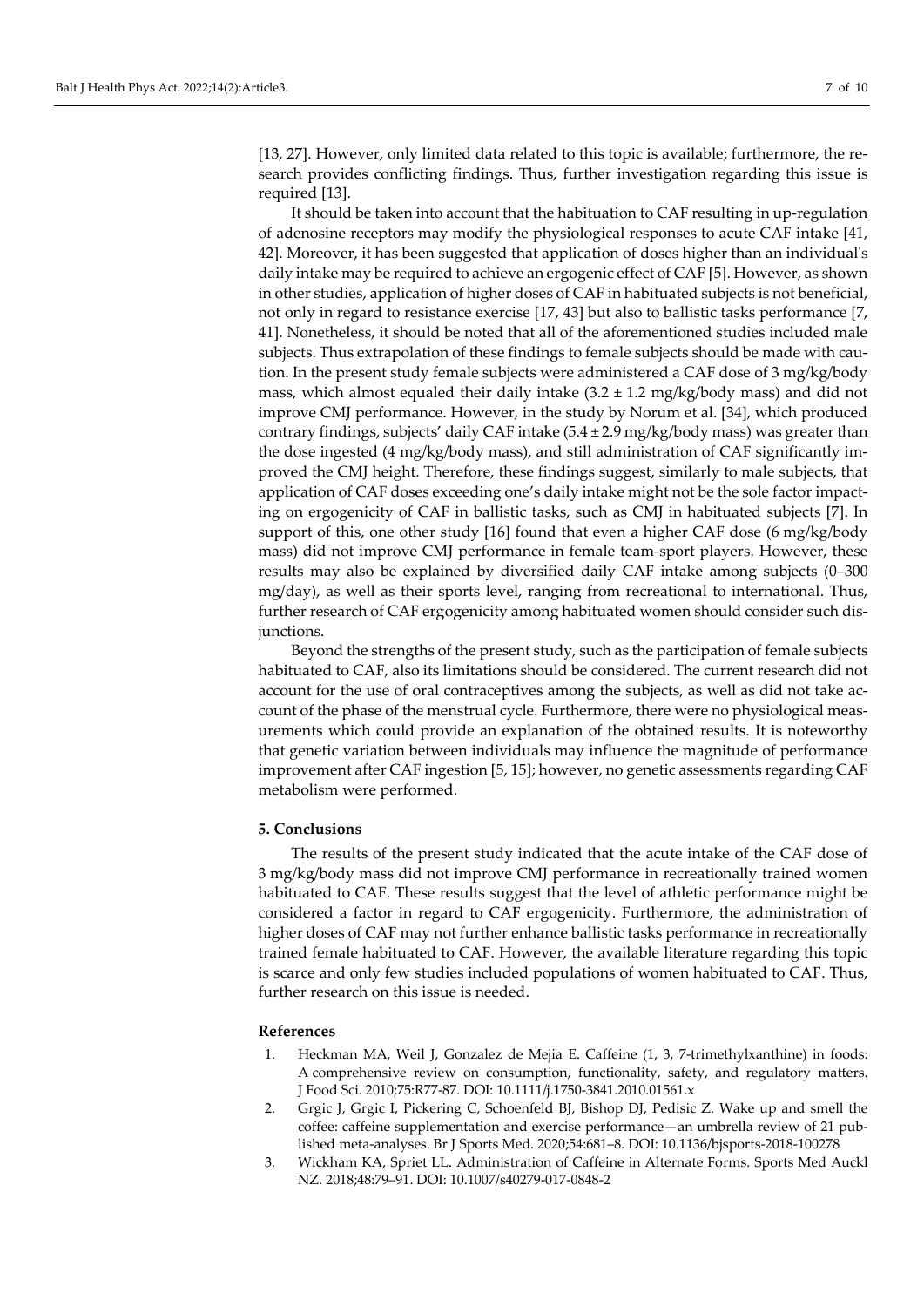- 4. Davis JK, Green JM. Caffeine and anaerobic performance: ergogenic value and mechanisms of action. Sports Med Auckl NZ. 2009;39:813–32. DOI: [10.2165/11317770-000000000-00000](https://doi.org/10.2165/11317770-000000000-00000)
- 5. Pickering C, Kiely J. What Should We Do About Habitual Caffeine Use in Athletes? Sports Med Auckl NZ. 2019;49:833–42. DOI: [10.1007/s40279-018-0980-7](https://doi.org/10.1007/s40279-018-0980-7)
- 6. McLellan TM, Caldwell JA, Lieberman HR. A review of caffeine's effects on cognitive, physical and occupational performance. Neurosci Biobehav Rev. DOI: 2016;71:294–312. [10.1016/j.neubiorev.2016.09.001](https://doi.org/10.1016/j.neubiorev.2016.09.001)
- 7. Grgic J, Mikulic P. Acute effects of caffeine supplementation on resistance exercise, jumping, and Wingate performance: no influence of habitual caffeine intake. Eur J Sport Sci. 2020:1–11. DOI[: 10.1080/17461391.2020.1817155](https://doi.org/10.1080/17461391.2020.1817155)
- 8. Bloms LP, Fitzgerald JS, Short MW, Whitehead JR. The Effects of Caffeine on Vertical Jump Height and Execution in Collegiate Athletes. J Strength Cond Res. 2016;30:1855–61. DOI[: 10.1519/JSC.0000000000001280](https://doi.org/10.1519/JSC.0000000000001280)
- 9. Grgic J, Trexler E, Lazinica B, Pedisic Z. Effects of caffeine intake on muscle strength and power: A systematic review and meta-analysis. J Int Soc Sports Nutr. 2018;15. DOI[: 10.1186/s12970-018-0216-0](https://doi.org/10.1186/s12970-018-0216-0)
- 10. Guest NS, VanDusseldorp TA, Nelson MT, et al. International society of sports nutrition position stand: caffeine and exercise performance. J Int Soc Sports Nutr. 2021;18:1. DOI[: 10.1186/s12970-020-00383-4](https://doi.org/10.1186/s12970-020-00383-4)
- 11. Mielgo-Ayuso J, Marques-Jiménez D, Refoyo I, Del Coso J, León-Guereño P, Calleja-González J. Effect of Caffeine Supplementation on Sports Performance Based on Differences Between Sexes: A Systematic Review. Nutrients. 2019;11:E2313. DOI: [10.3390/nu11102313](https://doi.org/10.3390/nu11102313)
- 12. Filip-Stachnik A, Wilk M, Krzysztofik M, et al. The effects of different doses of caffeine on maximal strength and strength-endurance in women habituated to caffeine. J Int Soc Sport Nutr. 2021;18:25. DOI[: 10.1186/s12970-021-00421-9](https://doi.org/10.1186/s12970-021-00421-9)
- 13. Pickering C, Grgic J. Caffeine and Exercise: What Next? Sports Med Auckl NZ. 2019;49:1007–30. DOI[: 10.1007/s40279-019-01101-0](https://doi.org/10.1007/s40279-019-01101-0)
- 14. Pallarés JG, Fernández-Elías VE, Ortega JF, Muñoz G, Muñoz-Guerra J, Mora-Rodríguez R. Neuromuscular responses to incremental caffeine doses: performance and side effects. Med Sci Sport Exerc. 2013;45:2184–92. DOI: [10.1249/MSS.0b013e31829a6672](https://doi.org/10.1249/MSS.0b013e31829a6672)
- 15. Wilk M, Filip A, Krzysztofik M, Maszczyk A, Zajac A. The acute effect of various doses of caffeine on power output and velocity during the bench press exercise among athletes habitually using caffeine. Nutrients. 2019;11:1465. DOI: [10.3390/nu11071465](https://doi.org/10.3390/nu11071465)
- 16. Ali A, O'Donnell J, Foskett A, Rutherfurd-Markwick K. The influence of caffeine ingestion on strength and power performance in female team-sport players. J Int Soc Sports Nutr. 2016;13:46. DOI: [10.1186/s12970-016-0157-4](https://doi.org/10.1186/s12970-016-0157-4)
- 17. Wilk M, Krzysztofik M, Filip A, Zajac A, Del Coso J. The effects of high doses of caffeine on maximal strength and muscular endurance in athletes habituated to caffeine. Nutrients. 2019;11:E1912. DOI: [10.3390/nu11081912](https://doi.org/10.3390/nu11081912)
- 18. Beaumont R, Cordery P, Funnell M, Mears S, James L, Watson P. Chronic ingestion of a low dose of caffeine induces tolerance to the performance benefits of caffeine. J Sports Sci. 2017;35:1920–7. DOI[: 10.1080/02640414.2016.1241421](https://doi.org/10.1080/02640414.2016.1241421)
- 19. Evans M, Tierney P, Gray N, Hawe G, Macken M, Egan B. Acute ingestion of caffeinated chewing gum improves repeated sprint performance of team sport athletes with low habitual caffeine consumption. Int J Sport Nutr Exerc Metab. 2018;28:221–7. DOI[: 10.1123/ijsnem.2017-0217](https://doi.org/10.1123/ijsnem.2017-0217)
- 20. Sabol F, Grgic J, Mikulic P. The effects of 3 different doses of caffeine on jumping and throwing performance: A randomized, double-blind, crossover study. int j sports physiol perform. 2019:1170–7. DOI[: 10.1123/ijspp.2018-0884](https://doi.org/10.1123/ijspp.2018-0884)
- 21. Gonçalves L de S, Painelli V de S, Yamaguchi G, et al. Dispelling the myth that habitual caffeine consumption influences the performance response to acute caffeine supplementation. J Appl Physiol Bethesda Md. 1985 2017;123:213–20. DOI[: 10.1152/japplphysiol.00260.2017](https://doi.org/10.1152/japplphysiol.00260.2017)
- 22. Filip-Stachnik A, Krzysztofik M, Kaszuba M, et al. Effects of acute caffeine intake on power output and movement velocity during a multiple-set bench press exercise among mild caffeine users. J Hum Kinet. 2021;78:219–28. DOI: [10.2478/hukin-2021-0044](https://doi.org/10.2478/hukin-2021-0044)
- 23. Filip-Stachnik A, Krzysztofik M, Kaszuba M, et al. Placebo effect of caffeine on maximal strength and strength endurance in healthy recreationally trained women habituated to caffeine. Nutrients. 2020;12:3813. DOI: [10.3390/nu12123813](https://doi.org/10.3390/nu12123813)
- 24. Filip A, Wilk M, Krzysztofik M, Del Coso J. Inconsistency in the ergogenic effect of caffeine in athletes who regularly consume caffeine: Is it due to the disparity in the criteria that defines habitual caffeine intake? Nutrients. 2020;12:1087. DOI[: 10.3390/nu12041087](https://doi.org/10.3390/nu12041087)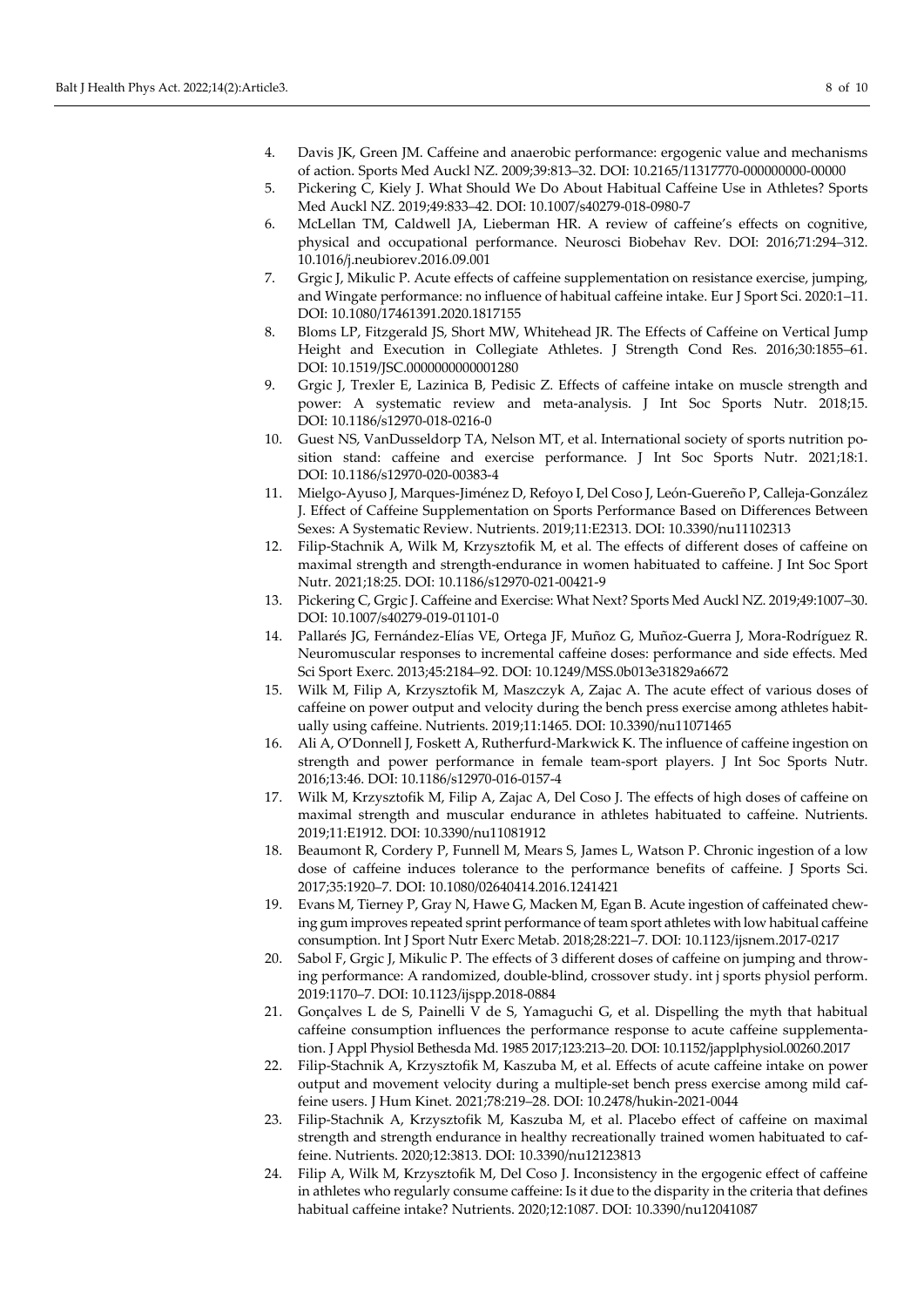- 25. Bühler E, Lachenmeier D, Schlegel K, Winkler G. Development of a tool to assess the caffeine intake among teenagers and young adults. Ernahrungsumschau. 2014;61:58–63. DOI: [10.4455/eu.2014.011](https://doi.org/10.4455/eu.2014.011)
- 26. Burke L. Caffeine and sport performance. Appl Physiol Nutr Metab Physiol/Appliquée Nutr Métabolisme. 2009;33:1319–34. DOI: [10.1139/H08-130](https://doi.org/10.1139/H08-130)
- 27. Frankowski M, Kowalski A, Ociepa A, Siepak J, Niedzielski P. Kofeina w kawach i ekstraktach kofeinowych i odkofeinowanych dostępnych na polskim rynku [Caffeine levels in various caffeine-rich and decaffeinated coffee grades and coffee extracts marketed in Poland]. Bromat Chem Toksykol. 2008;1:21–27. Polish.
- 28. SELF Nutrition Data. [Available at https://nutritiondata.self.com] [Accessed on 1 June 2021].
- 29. Heishman AD, Daub BD, Miller RM, Freitas EDS, Frantz BA, Bemben MG. Countermovement jump reliability performed with and without an arm swing in NCAA Division 1 Intercollegiate Basketball Players. J Strength Cond Res. 2018;50:669. DOI[: 10.1519/JSC.0000000000002812](https://doi.org/10.1519/JSC.0000000000002812)
- 30. Cohen J. Statistical power analysis for the behavioral sciences. Academic Press; 2013.
- 31. Zbinden-Foncea H, Rada I, Gomez J, et al. Effects of caffeine on countermovement-jump performance variables in elite male volleyball players. Int J Sports Physiol Perform. 2018;13:145–50. DOI: [10.1123/ijspp.2016-0705](https://doi.org/10.1123/ijspp.2016-0705)
- 32. Markovic G. Does plyometric training improve vertical jump height? A meta-analytical review. Br J Sports Med. 2007;41:349–55. DOI: [10.1136/bjsm.2007.035113](https://doi.org/10.1136/bjsm.2007.035113)
- 33. McLellan CP, Lovell DI, Gass GC. The role of rate of force development on vertical jump performance. J Strength Cond Res. 2011;25:379–85. DOI: [10.1519/JSC.0b013e3181be305c](https://doi.org/10.1519/JSC.0b013e3181be305c)
- 34. Norum M, Risvang L, Bjornsen T, et al. Caffeine increases strength and power performance in resistance-trained females during early follicular phase. Scand J Med Sci Sport. 2020;30. DOI[: 10.1111/sms.13776](https://doi.org/10.1111/sms.13776)
- 35. Foskett A, Ali A, Gant N. Caffeine enhances cognitive function and skill performance during simulated soccer activity. Int J Sport Nutr Exerc Metab. 2009;19:410–23. DOI[: 10.1123/ijsnem.19.4.410](https://doi.org/10.1123/ijsnem.19.4.410)
- 36. Apostolidis A, Mougios V, Smilios I, Rodosthenous J, Hadjicharalambous M. Caffeine supplementation: Ergogenic in both high and low caffeine responders. Int J Sports Physiol Perform. 2019;14:650–7. DOI: [10.1123/ijspp.2018-0238](https://doi.org/10.1123/ijspp.2018-0238)
- 37. Venier S, Grgic J, Mikulic P. Caffeinated gel ingestion enhances jump performance, muscle strength, and power in trained men. Nutrients. 2019;11:E937. DOI: [10.3390/nu11040937](https://doi.org/10.3390/nu11040937)
- 38. Muñoz A, López-Samanes Á, Aguilar-Navarro M, et al. Effects of CYP1A2 and ADORA2A genotypes on the ergogenic response to caffeine in professional handball players. Genes. 2020;11:933. DOI: [10.3390/genes11080933](https://doi.org/10.3390/genes11080933)
- 39. Stojanović E, Stojiljković N, Scanlan AT, et al. Acute caffeine supplementation promotes small to moderate improvements in performance tests indicative of in-game success in professional female basketball players. Appl Physiol Nutr Metab. 2019;44:849–56. DOI: [10.1139/apnm-](https://doi.org/10.1139/apnm-2018-0671)[2018-0671](https://doi.org/10.1139/apnm-2018-0671)
- 40. Tallis J, Duncan MJ, James RS. What can isolated skeletal muscle experiments tell us about the effects of caffeine on exercise performance? Br J Pharmacol. 2015;172:3703–13. DOI: [10.1111/bph.13187](https://doi.org/10.1111/bph.13187)
- 41. Wilk M, Filip A, Krzysztofik M, Gepfert M, Zajac A, Del Coso J. Acute caffeine intake enhances mean power output and bar velocity during the bench press throw in athletes habituated to caffeine. Nutrients. 2020;12:406. DOI: [10.3390/nu12020406](https://doi.org/10.3390/nu12020406)
- 42. Halz M, Kaszuba M, Gawel D, Jarosz J, Matykiewicz P, Bichowska M. Influence of caffeine supplementation on bench press performance – review. Trends Sport Sci. 2021;28:69-82. DOI: [10.23829/TSS.2021.28.2-1](https://doi.org/10.23829/TSS.2021.28.2-1)
- 43. Wilk M, Filip A, Krzysztofik M, Maszczyk A, Zajac A. The acute effect of various doses of caffeine on power output and velocity during the bench press exercise among athletes habitually using caffeine. Nutrients. 2019;11:1465. DOI: [10.3390/nu11071465](https://doi.org/10.3390/nu11071465)